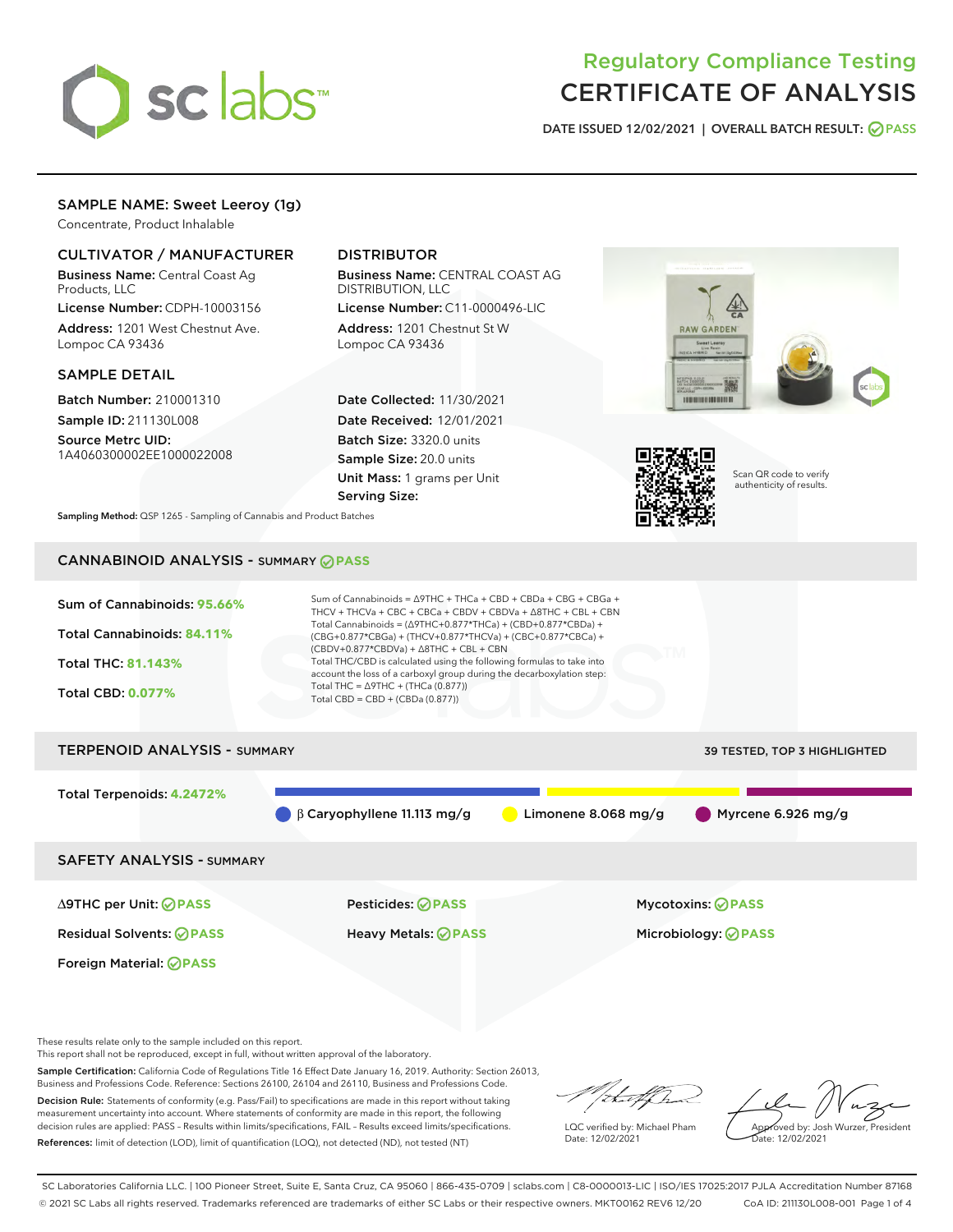



SWEET LEEROY (1G) | DATE ISSUED 12/02/2021 | OVERALL BATCH RESULT: @ PASS

#### CANNABINOID TEST RESULTS - 12/02/2021 2 PASS

Tested by high-performance liquid chromatography with diode-array detection (HPLC-DAD). **Method:** QSP 1157 - Analysis of Cannabinoids by HPLC-DAD

#### TOTAL CANNABINOIDS: **84.11%**

Total Cannabinoids (Total THC) + (Total CBD) + (Total CBG) + (Total THCV) + (Total CBC) + (Total CBDV) + ∆8THC + CBL + CBN

TOTAL THC: **81.143%** Total THC (∆9THC+0.877\*THCa)

TOTAL CBD: **0.077%**

Total CBD (CBD+0.877\*CBDa)

TOTAL CBG: 1.91% Total CBG (CBG+0.877\*CBGa)

TOTAL THCV: 0.631% Total THCV (THCV+0.877\*THCVa)

TOTAL CBC: 0.345% Total CBC (CBC+0.877\*CBCa)

TOTAL CBDV: ND Total CBDV (CBDV+0.877\*CBDVa)

| <b>COMPOUND</b>  | LOD/LOQ<br>(mg/g)          | <b>MEASUREMENT</b><br><b>UNCERTAINTY</b><br>(mg/g) | <b>RESULT</b><br>(mg/g) | <b>RESULT</b><br>(%) |
|------------------|----------------------------|----------------------------------------------------|-------------------------|----------------------|
| <b>THCa</b>      | 0.05/0.14                  | ±23.311                                            | 907.06                  | 90.706               |
| <b>CBGa</b>      | 0.1 / 0.2                  | ±1.06                                              | 20.4                    | 2.04                 |
| <b>A9THC</b>     | 0.06 / 0.26                | ±0.548                                             | 15.94                   | 1.594                |
| <b>THCVa</b>     | 0.07/0.20                  | ±0.343                                             | 7.20                    | 0.720                |
| <b>CBCa</b>      | 0.07 / 0.28                | ±0.192                                             | 3.93                    | 0.393                |
| <b>CBG</b>       | 0.06/0.19                  | ±0.046                                             | 1.17                    | 0.117                |
| <b>CBDa</b>      | 0.02/0.19                  | ±0.026                                             | 0.88                    | 0.088                |
| $\triangle$ 8THC | 0.1/0.4                    | N/A                                                | <b>ND</b>               | <b>ND</b>            |
| <b>THCV</b>      | 0.1 / 0.2                  | N/A                                                | <b>ND</b>               | <b>ND</b>            |
| <b>CBD</b>       | 0.07/0.29                  | N/A                                                | <b>ND</b>               | <b>ND</b>            |
| <b>CBDV</b>      | 0.04 / 0.15                | N/A                                                | <b>ND</b>               | <b>ND</b>            |
| <b>CBDVa</b>     | 0.03 / 0.53                | N/A                                                | <b>ND</b>               | <b>ND</b>            |
| <b>CBL</b>       | 0.06 / 0.24                | N/A                                                | <b>ND</b>               | <b>ND</b>            |
| <b>CBN</b>       | 0.1 / 0.3                  | N/A                                                | <b>ND</b>               | <b>ND</b>            |
| <b>CBC</b>       | 0.2 / 0.5                  | N/A                                                | <b>ND</b>               | <b>ND</b>            |
|                  | <b>SUM OF CANNABINOIDS</b> |                                                    | 956.6 mg/g              | 95.66%               |

#### **UNIT MASS: 1 grams per Unit**

| ∆9THC per Unit                        | 1120 per-package limit | $15.94$ mg/unit | <b>PASS</b> |
|---------------------------------------|------------------------|-----------------|-------------|
| <b>Total THC per Unit</b>             |                        | 811.43 mg/unit  |             |
| <b>CBD</b> per Unit                   |                        | <b>ND</b>       |             |
| <b>Total CBD per Unit</b>             |                        | $0.77$ mg/unit  |             |
| Sum of Cannabinoids<br>per Unit       |                        | 956.6 mg/unit   |             |
| <b>Total Cannabinoids</b><br>per Unit |                        | 841.1 mg/unit   |             |

#### TERPENOID TEST RESULTS - 12/02/2021

Terpene analysis utilizing gas chromatography-flame ionization detection (GC-FID). **Method:** QSP 1192 - Analysis of Terpenoids by GC-FID

| <b>COMPOUND</b>           | LOD/LOQ<br>(mg/g) | <b>MEASUREMENT</b><br><b>UNCERTAINTY</b><br>(mg/g) | <b>RESULT</b><br>(mg/g)                          | <b>RESULT</b><br>(%) |
|---------------------------|-------------------|----------------------------------------------------|--------------------------------------------------|----------------------|
| $\beta$ Caryophyllene     | 0.004 / 0.012     | ±0.3956                                            | 11.113                                           | 1.1113               |
| Limonene                  | 0.005 / 0.016     | ±0.1154                                            | 8.068                                            | 0.8068               |
| <b>Myrcene</b>            | 0.008 / 0.025     | ±0.0893                                            | 6.926                                            | 0.6926               |
| $\alpha$ Humulene         | 0.009/0.029       | ±0.1073                                            | 3.343                                            | 0.3343               |
| Linalool                  | 0.009 / 0.032     | ±0.1031                                            | 2.712                                            | 0.2712               |
| $\alpha$ Bisabolol        | 0.008 / 0.026     | ±0.1164                                            | 2.179                                            | 0.2179               |
| Guaiol                    | 0.009 / 0.030     | ±0.0717                                            | 1.519                                            | 0.1519               |
| $\beta$ Pinene            | 0.004 / 0.014     | ±0.0109                                            | 0.945                                            | 0.0945               |
| <b>Terpineol</b>          | 0.016 / 0.055     | ±0.0565                                            | 0.921                                            | 0.0921               |
| Fenchol                   | 0.010 / 0.034     | ±0.0340                                            | 0.879                                            | 0.0879               |
| Nerolidol                 | 0.009 / 0.028     | ±0.0408                                            | 0.649                                            | 0.0649               |
| $\alpha$ Pinene           | 0.005 / 0.017     | ±0.0054                                            | 0.627                                            | 0.0627               |
| <b>Terpinolene</b>        | 0.008 / 0.026     | ±0.0108                                            | 0.528                                            | 0.0528               |
| Ocimene                   | 0.011 / 0.038     | ±0.0163                                            | 0.509                                            | 0.0509               |
| trans- $\beta$ -Farnesene | 0.008 / 0.025     | ±0.0162                                            | 0.457                                            | 0.0457               |
| Caryophyllene<br>Oxide    | 0.010 / 0.033     | ±0.0168                                            | 0.366                                            | 0.0366               |
| <b>Borneol</b>            | 0.005 / 0.016     | ±0.0099                                            | 0.236                                            | 0.0236               |
| Valencene                 | 0.009 / 0.030     | ±0.0116                                            | 0.169                                            | 0.0169               |
| Camphene                  | 0.005 / 0.015     | ±0.0014                                            | 0.118                                            | 0.0118               |
| Fenchone                  | 0.009 / 0.028     | ±0.0022                                            | 0.077                                            | 0.0077               |
| Citronellol               | 0.003 / 0.010     | ±0.0025                                            | 0.052                                            | 0.0052               |
| $\alpha$ Cedrene          | 0.005 / 0.016     | ±0.0008                                            | 0.026                                            | 0.0026               |
| Sabinene Hydrate          | 0.006 / 0.022     | ±0.0009                                            | 0.023                                            | 0.0023               |
| $\alpha$ Phellandrene     | 0.006 / 0.020     | ±0.0003                                            | 0.021                                            | 0.0021               |
| Geraniol                  | 0.002 / 0.007     | ±0.0004                                            | 0.009                                            | 0.0009               |
| 3 Carene                  | 0.005 / 0.018     | N/A                                                | <loq< th=""><th><loq< th=""></loq<></th></loq<>  | <loq< th=""></loq<>  |
| $\alpha$ Terpinene        | 0.005 / 0.017     | N/A                                                | <loq< th=""><th><math>&lt;</math>LOQ</th></loq<> | $<$ LOQ              |
| $\gamma$ Terpinene        | 0.006 / 0.018     | N/A                                                | <loq< th=""><th><loq< th=""></loq<></th></loq<>  | <loq< th=""></loq<>  |
| Isoborneol                | 0.004 / 0.012     | N/A                                                | <loq< th=""><th><loq< th=""></loq<></th></loq<>  | <loq< th=""></loq<>  |
| Nerol                     | 0.003 / 0.011     | N/A                                                | <loq< th=""><th><math>&lt;</math>LOQ</th></loq<> | $<$ LOQ              |
| Sabinene                  | 0.004 / 0.014     | N/A                                                | ND                                               | ND                   |
| p-Cymene                  | 0.005 / 0.016     | N/A                                                | <b>ND</b>                                        | ND                   |
| Eucalyptol                | 0.006 / 0.018     | N/A                                                | <b>ND</b>                                        | ND                   |
| (-)-Isopulegol            | 0.005 / 0.016     | N/A                                                | ND                                               | ND                   |
| Camphor                   | 0.006 / 0.019     | N/A                                                | ND                                               | ND                   |
| Menthol                   | 0.008 / 0.025     | N/A                                                | <b>ND</b>                                        | ND                   |
| R-(+)-Pulegone            | 0.003 / 0.011     | N/A                                                | <b>ND</b>                                        | ND                   |
| <b>Geranyl Acetate</b>    | 0.004 / 0.014     | N/A                                                | ND                                               | <b>ND</b>            |
| Cedrol                    | 0.008 / 0.027     | N/A                                                | ND                                               | ND                   |
| <b>TOTAL TERPENOIDS</b>   |                   |                                                    | 42.472 mg/g                                      | 4.2472%              |

SC Laboratories California LLC. | 100 Pioneer Street, Suite E, Santa Cruz, CA 95060 | 866-435-0709 | sclabs.com | C8-0000013-LIC | ISO/IES 17025:2017 PJLA Accreditation Number 87168 © 2021 SC Labs all rights reserved. Trademarks referenced are trademarks of either SC Labs or their respective owners. MKT00162 REV6 12/20 CoA ID: 211130L008-001 Page 2 of 4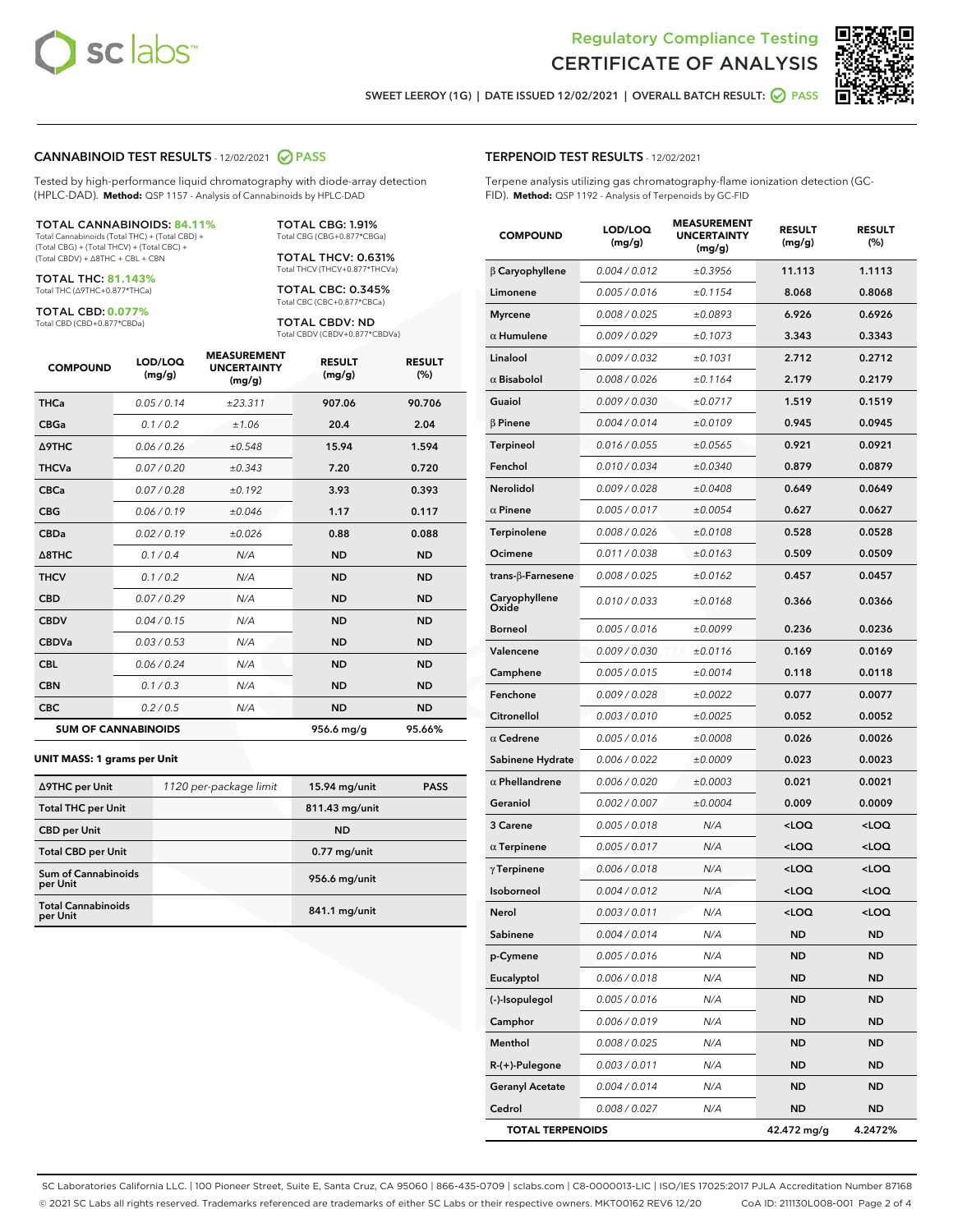



SWEET LEEROY (1G) | DATE ISSUED 12/02/2021 | OVERALL BATCH RESULT:  $\bigotimes$  PASS

## CATEGORY 1 PESTICIDE TEST RESULTS - 12/01/2021 2 PASS

Pesticide and plant growth regulator analysis utilizing high-performance liquid chromatography-mass spectrometry (HPLC-MS) or gas chromatography-mass spectrometry (GC-MS). \*GC-MS utilized where indicated. **Method:** QSP 1212 - Analysis of Pesticides and Mycotoxins by LC-MS or QSP 1213 - Analysis of Pesticides by GC-MS

| <b>Aldicarb</b><br>0.03 / 0.08<br><b>ND</b><br>$\ge$ LOD<br>N/A<br><b>PASS</b><br>Carbofuran<br>0.02/0.05<br>$\ge$ LOD<br>N/A<br><b>ND</b><br><b>PASS</b><br>Chlordane*<br>0.03 / 0.08<br><b>ND</b><br>$>$ LOD<br>N/A<br><b>PASS</b><br>0.03/0.10<br><b>ND</b><br><b>PASS</b><br>Chlorfenapyr*<br>$\ge$ LOD<br>N/A<br>0.02 / 0.06<br>N/A<br><b>ND</b><br><b>PASS</b><br>Chlorpyrifos<br>$\ge$ LOD<br>0.02 / 0.07<br>N/A<br><b>ND</b><br><b>PASS</b><br>Coumaphos<br>$>$ LOD<br>Daminozide<br>0.02 / 0.07<br>$\ge$ LOD<br>N/A<br><b>ND</b><br><b>PASS</b><br><b>DDVP</b><br>0.03/0.09<br>$\ge$ LOD<br>N/A<br><b>ND</b><br><b>PASS</b><br>(Dichlorvos)<br>Dimethoate<br><b>ND</b><br><b>PASS</b><br>0.03 / 0.08<br>$>$ LOD<br>N/A<br>Ethoprop(hos)<br>0.03/0.10<br>$\ge$ LOD<br>N/A<br><b>ND</b><br><b>PASS</b><br>0.02/0.06<br>$\ge$ LOD<br>N/A<br><b>ND</b><br><b>PASS</b><br>Etofenprox<br>Fenoxycarb<br>0.03 / 0.08<br>$>$ LOD<br>N/A<br><b>ND</b><br><b>PASS</b><br>0.03 / 0.08<br><b>ND</b><br><b>PASS</b><br>Fipronil<br>$\ge$ LOD<br>N/A<br>Imazalil<br>0.02 / 0.06<br>$>$ LOD<br>N/A<br><b>ND</b><br><b>PASS</b><br>0.02 / 0.07<br>Methiocarb<br>N/A<br><b>ND</b><br>$>$ LOD<br><b>PASS</b><br>Methyl<br>0.03/0.10<br>$\ge$ LOD<br>N/A<br><b>ND</b><br><b>PASS</b><br>parathion<br>0.03/0.09<br>$\ge$ LOD<br>N/A<br><b>ND</b><br><b>PASS</b><br><b>Mevinphos</b><br>Paclobutrazol<br>0.02 / 0.05<br>$\ge$ LOD<br>N/A<br><b>ND</b><br><b>PASS</b><br>0.03/0.09<br>N/A<br>$\ge$ LOD<br><b>ND</b><br><b>PASS</b><br>Propoxur<br>0.03 / 0.08<br><b>ND</b><br><b>PASS</b><br>Spiroxamine<br>$\ge$ LOD<br>N/A<br><b>PASS</b><br>Thiacloprid<br>0.03/0.10<br>$\ge$ LOD<br>N/A<br><b>ND</b> | <b>COMPOUND</b> | LOD/LOQ<br>$(\mu g/g)$ | <b>ACTION</b><br>LIMIT<br>$(\mu g/g)$ | <b>MEASUREMENT</b><br><b>UNCERTAINTY</b><br>$(\mu g/g)$ | <b>RESULT</b><br>$(\mu g/g)$ | <b>RESULT</b> |
|--------------------------------------------------------------------------------------------------------------------------------------------------------------------------------------------------------------------------------------------------------------------------------------------------------------------------------------------------------------------------------------------------------------------------------------------------------------------------------------------------------------------------------------------------------------------------------------------------------------------------------------------------------------------------------------------------------------------------------------------------------------------------------------------------------------------------------------------------------------------------------------------------------------------------------------------------------------------------------------------------------------------------------------------------------------------------------------------------------------------------------------------------------------------------------------------------------------------------------------------------------------------------------------------------------------------------------------------------------------------------------------------------------------------------------------------------------------------------------------------------------------------------------------------------------------------------------------------------------------------------------------------------------------------------------------------|-----------------|------------------------|---------------------------------------|---------------------------------------------------------|------------------------------|---------------|
|                                                                                                                                                                                                                                                                                                                                                                                                                                                                                                                                                                                                                                                                                                                                                                                                                                                                                                                                                                                                                                                                                                                                                                                                                                                                                                                                                                                                                                                                                                                                                                                                                                                                                            |                 |                        |                                       |                                                         |                              |               |
|                                                                                                                                                                                                                                                                                                                                                                                                                                                                                                                                                                                                                                                                                                                                                                                                                                                                                                                                                                                                                                                                                                                                                                                                                                                                                                                                                                                                                                                                                                                                                                                                                                                                                            |                 |                        |                                       |                                                         |                              |               |
|                                                                                                                                                                                                                                                                                                                                                                                                                                                                                                                                                                                                                                                                                                                                                                                                                                                                                                                                                                                                                                                                                                                                                                                                                                                                                                                                                                                                                                                                                                                                                                                                                                                                                            |                 |                        |                                       |                                                         |                              |               |
|                                                                                                                                                                                                                                                                                                                                                                                                                                                                                                                                                                                                                                                                                                                                                                                                                                                                                                                                                                                                                                                                                                                                                                                                                                                                                                                                                                                                                                                                                                                                                                                                                                                                                            |                 |                        |                                       |                                                         |                              |               |
|                                                                                                                                                                                                                                                                                                                                                                                                                                                                                                                                                                                                                                                                                                                                                                                                                                                                                                                                                                                                                                                                                                                                                                                                                                                                                                                                                                                                                                                                                                                                                                                                                                                                                            |                 |                        |                                       |                                                         |                              |               |
|                                                                                                                                                                                                                                                                                                                                                                                                                                                                                                                                                                                                                                                                                                                                                                                                                                                                                                                                                                                                                                                                                                                                                                                                                                                                                                                                                                                                                                                                                                                                                                                                                                                                                            |                 |                        |                                       |                                                         |                              |               |
|                                                                                                                                                                                                                                                                                                                                                                                                                                                                                                                                                                                                                                                                                                                                                                                                                                                                                                                                                                                                                                                                                                                                                                                                                                                                                                                                                                                                                                                                                                                                                                                                                                                                                            |                 |                        |                                       |                                                         |                              |               |
|                                                                                                                                                                                                                                                                                                                                                                                                                                                                                                                                                                                                                                                                                                                                                                                                                                                                                                                                                                                                                                                                                                                                                                                                                                                                                                                                                                                                                                                                                                                                                                                                                                                                                            |                 |                        |                                       |                                                         |                              |               |
|                                                                                                                                                                                                                                                                                                                                                                                                                                                                                                                                                                                                                                                                                                                                                                                                                                                                                                                                                                                                                                                                                                                                                                                                                                                                                                                                                                                                                                                                                                                                                                                                                                                                                            |                 |                        |                                       |                                                         |                              |               |
|                                                                                                                                                                                                                                                                                                                                                                                                                                                                                                                                                                                                                                                                                                                                                                                                                                                                                                                                                                                                                                                                                                                                                                                                                                                                                                                                                                                                                                                                                                                                                                                                                                                                                            |                 |                        |                                       |                                                         |                              |               |
|                                                                                                                                                                                                                                                                                                                                                                                                                                                                                                                                                                                                                                                                                                                                                                                                                                                                                                                                                                                                                                                                                                                                                                                                                                                                                                                                                                                                                                                                                                                                                                                                                                                                                            |                 |                        |                                       |                                                         |                              |               |
|                                                                                                                                                                                                                                                                                                                                                                                                                                                                                                                                                                                                                                                                                                                                                                                                                                                                                                                                                                                                                                                                                                                                                                                                                                                                                                                                                                                                                                                                                                                                                                                                                                                                                            |                 |                        |                                       |                                                         |                              |               |
|                                                                                                                                                                                                                                                                                                                                                                                                                                                                                                                                                                                                                                                                                                                                                                                                                                                                                                                                                                                                                                                                                                                                                                                                                                                                                                                                                                                                                                                                                                                                                                                                                                                                                            |                 |                        |                                       |                                                         |                              |               |
|                                                                                                                                                                                                                                                                                                                                                                                                                                                                                                                                                                                                                                                                                                                                                                                                                                                                                                                                                                                                                                                                                                                                                                                                                                                                                                                                                                                                                                                                                                                                                                                                                                                                                            |                 |                        |                                       |                                                         |                              |               |
|                                                                                                                                                                                                                                                                                                                                                                                                                                                                                                                                                                                                                                                                                                                                                                                                                                                                                                                                                                                                                                                                                                                                                                                                                                                                                                                                                                                                                                                                                                                                                                                                                                                                                            |                 |                        |                                       |                                                         |                              |               |
|                                                                                                                                                                                                                                                                                                                                                                                                                                                                                                                                                                                                                                                                                                                                                                                                                                                                                                                                                                                                                                                                                                                                                                                                                                                                                                                                                                                                                                                                                                                                                                                                                                                                                            |                 |                        |                                       |                                                         |                              |               |
|                                                                                                                                                                                                                                                                                                                                                                                                                                                                                                                                                                                                                                                                                                                                                                                                                                                                                                                                                                                                                                                                                                                                                                                                                                                                                                                                                                                                                                                                                                                                                                                                                                                                                            |                 |                        |                                       |                                                         |                              |               |
|                                                                                                                                                                                                                                                                                                                                                                                                                                                                                                                                                                                                                                                                                                                                                                                                                                                                                                                                                                                                                                                                                                                                                                                                                                                                                                                                                                                                                                                                                                                                                                                                                                                                                            |                 |                        |                                       |                                                         |                              |               |
|                                                                                                                                                                                                                                                                                                                                                                                                                                                                                                                                                                                                                                                                                                                                                                                                                                                                                                                                                                                                                                                                                                                                                                                                                                                                                                                                                                                                                                                                                                                                                                                                                                                                                            |                 |                        |                                       |                                                         |                              |               |
|                                                                                                                                                                                                                                                                                                                                                                                                                                                                                                                                                                                                                                                                                                                                                                                                                                                                                                                                                                                                                                                                                                                                                                                                                                                                                                                                                                                                                                                                                                                                                                                                                                                                                            |                 |                        |                                       |                                                         |                              |               |
|                                                                                                                                                                                                                                                                                                                                                                                                                                                                                                                                                                                                                                                                                                                                                                                                                                                                                                                                                                                                                                                                                                                                                                                                                                                                                                                                                                                                                                                                                                                                                                                                                                                                                            |                 |                        |                                       |                                                         |                              |               |

#### CATEGORY 2 PESTICIDE TEST RESULTS - 12/01/2021 @ PASS

| <b>COMPOUND</b>          | LOD/LOQ<br>$(\mu g/g)$ | <b>ACTION</b><br><b>LIMIT</b><br>$(\mu g/g)$ | <b>MEASUREMENT</b><br><b>UNCERTAINTY</b><br>$(\mu g/g)$ | <b>RESULT</b><br>$(\mu g/g)$ | <b>RESULT</b> |
|--------------------------|------------------------|----------------------------------------------|---------------------------------------------------------|------------------------------|---------------|
| Abamectin                | 0.03/0.10              | 0.1                                          | N/A                                                     | <b>ND</b>                    | <b>PASS</b>   |
| Acephate                 | 0.02/0.07              | 0.1                                          | N/A                                                     | <b>ND</b>                    | <b>PASS</b>   |
| Acequinocyl              | 0.02/0.07              | 0.1                                          | N/A                                                     | <b>ND</b>                    | <b>PASS</b>   |
| Acetamiprid              | 0.02/0.05              | 0.1                                          | N/A                                                     | <b>ND</b>                    | <b>PASS</b>   |
| Azoxystrobin             | 0 02 / 0 07            | 0.1                                          | N/A                                                     | <b>ND</b>                    | <b>PASS</b>   |
| <b>Bifenazate</b>        | 0.01/0.04              | 0.1                                          | N/A                                                     | <b>ND</b>                    | <b>PASS</b>   |
| <b>Bifenthrin</b>        | 0.02/0.05              | 3                                            | N/A                                                     | <b>ND</b>                    | <b>PASS</b>   |
| <b>Boscalid</b>          | 0.03/0.09              | 0.1                                          | N/A                                                     | <b>ND</b>                    | <b>PASS</b>   |
| Captan                   | 0.19/0.57              | 0.7                                          | N/A                                                     | <b>ND</b>                    | <b>PASS</b>   |
| Carbaryl                 | 0.02/0.06              | 0.5                                          | N/A                                                     | <b>ND</b>                    | <b>PASS</b>   |
| Chlorantranilip-<br>role | 0.04/0.12              | 10                                           | N/A                                                     | <b>ND</b>                    | <b>PASS</b>   |
| Clofentezine             | 0.03/0.09              | 0.1                                          | N/A                                                     | <b>ND</b>                    | <b>PASS</b>   |

### CATEGORY 2 PESTICIDE TEST RESULTS - 12/01/2021 continued

| <b>COMPOUND</b>               | LOD/LOQ<br>(µg/g) | <b>ACTION</b><br><b>LIMIT</b><br>$(\mu g/g)$ | <b>MEASUREMENT</b><br><b>UNCERTAINTY</b><br>(µg/g) | <b>RESULT</b><br>(µg/g) | <b>RESULT</b> |
|-------------------------------|-------------------|----------------------------------------------|----------------------------------------------------|-------------------------|---------------|
| Cyfluthrin                    | 0.12 / 0.38       | $\overline{c}$                               | N/A                                                | ND                      | <b>PASS</b>   |
| Cypermethrin                  | 0.11 / 0.32       | $\mathcal{I}$                                | N/A                                                | ND                      | <b>PASS</b>   |
| Diazinon                      | 0.02 / 0.05       | 0.1                                          | N/A                                                | <b>ND</b>               | <b>PASS</b>   |
| Dimethomorph                  | 0.03 / 0.09       | 2                                            | N/A                                                | ND                      | <b>PASS</b>   |
| Etoxazole                     | 0.02 / 0.06       | 0.1                                          | N/A                                                | ND                      | <b>PASS</b>   |
| Fenhexamid                    | 0.03 / 0.09       | 0.1                                          | N/A                                                | <b>ND</b>               | <b>PASS</b>   |
| Fenpyroximate                 | 0.02 / 0.06       | 0.1                                          | N/A                                                | ND                      | <b>PASS</b>   |
| Flonicamid                    | 0.03 / 0.10       | 0.1                                          | N/A                                                | ND                      | <b>PASS</b>   |
| Fludioxonil                   | 0.03 / 0.10       | 0.1                                          | N/A                                                | <b>ND</b>               | <b>PASS</b>   |
| Hexythiazox                   | 0.02 / 0.07       | 0.1                                          | N/A                                                | ND                      | <b>PASS</b>   |
| Imidacloprid                  | 0.04 / 0.11       | 5                                            | N/A                                                | ND                      | <b>PASS</b>   |
| Kresoxim-methyl               | 0.02 / 0.07       | 0.1                                          | N/A                                                | <b>ND</b>               | <b>PASS</b>   |
| Malathion                     | 0.03 / 0.09       | 0.5                                          | N/A                                                | ND                      | <b>PASS</b>   |
| Metalaxyl                     | 0.02 / 0.07       | $\overline{c}$                               | N/A                                                | ND                      | <b>PASS</b>   |
| Methomyl                      | 0.03 / 0.10       | $\mathbf{1}$                                 | N/A                                                | <b>ND</b>               | <b>PASS</b>   |
| Myclobutanil                  | 0.03 / 0.09       | 0.1                                          | N/A                                                | ND                      | <b>PASS</b>   |
| Naled                         | 0.02 / 0.07       | 0.1                                          | N/A                                                | ND                      | <b>PASS</b>   |
| Oxamyl                        | 0.04 / 0.11       | 0.5                                          | N/A                                                | ND                      | <b>PASS</b>   |
| Pentachloronitro-<br>benzene* | 0.03 / 0.09       | 0.1                                          | N/A                                                | ND                      | <b>PASS</b>   |
| Permethrin                    | 0.04 / 0.12       | 0.5                                          | N/A                                                | <b>ND</b>               | <b>PASS</b>   |
| Phosmet                       | 0.03 / 0.10       | 0.1                                          | N/A                                                | ND                      | <b>PASS</b>   |
| Piperonylbu-<br>toxide        | 0.02 / 0.07       | 3                                            | N/A                                                | ND                      | <b>PASS</b>   |
| Prallethrin                   | 0.03 / 0.08       | 0.1                                          | N/A                                                | ND                      | <b>PASS</b>   |
| Propiconazole                 | 0.02 / 0.07       | 0.1                                          | N/A                                                | ND                      | <b>PASS</b>   |
| Pyrethrins                    | 0.04 / 0.12       | 0.5                                          | N/A                                                | <b>ND</b>               | <b>PASS</b>   |
| Pyridaben                     | 0.02 / 0.07       | 0.1                                          | N/A                                                | ND                      | <b>PASS</b>   |
| Spinetoram                    | 0.02 / 0.07       | 0.1                                          | N/A                                                | ND                      | PASS          |
| Spinosad                      | 0.02 / 0.07       | 0.1                                          | N/A                                                | <b>ND</b>               | <b>PASS</b>   |
| Spiromesifen                  | 0.02 / 0.05       | 0.1                                          | N/A                                                | ND                      | <b>PASS</b>   |
| Spirotetramat                 | 0.02 / 0.06       | 0.1                                          | N/A                                                | ND                      | <b>PASS</b>   |
| Tebuconazole                  | 0.02 / 0.07       | 0.1                                          | N/A                                                | ND                      | <b>PASS</b>   |
| Thiamethoxam                  | 0.03 / 0.10       | 5                                            | N/A                                                | ND                      | <b>PASS</b>   |
| Trifloxystrobin               | 0.03 / 0.08       | 0.1                                          | N/A                                                | <b>ND</b>               | <b>PASS</b>   |

SC Laboratories California LLC. | 100 Pioneer Street, Suite E, Santa Cruz, CA 95060 | 866-435-0709 | sclabs.com | C8-0000013-LIC | ISO/IES 17025:2017 PJLA Accreditation Number 87168 © 2021 SC Labs all rights reserved. Trademarks referenced are trademarks of either SC Labs or their respective owners. MKT00162 REV6 12/20 CoA ID: 211130L008-001 Page 3 of 4